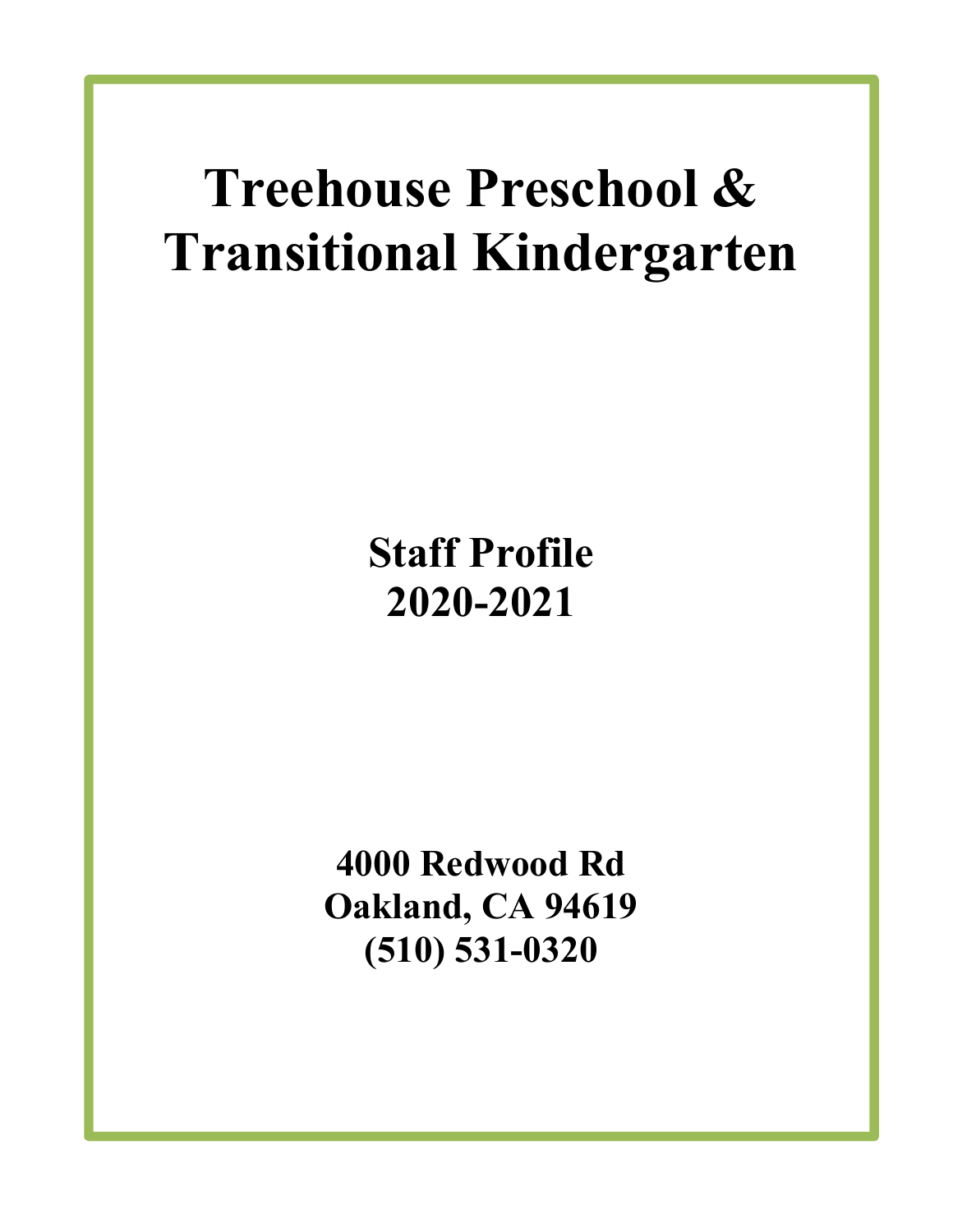### I Believe in Children

I believe in children – little ones, big ones, chubby and thin ones. There is faith in their eyes, love in their touch, hope in their attitude

> I thrill with them at life's joys, run with them through tall grasses, bow with them in worship, and hold them close in tragedy.

I believe in children – the fragile dream of yesterday, life's radiant reality today, and the vibrant stuff of tomorrow

Yes I believe in children, for wherever I go, to the mountain village, industrial center or open country, I find yesterday's children who were nurtured In the things of Christ at work In the building of the kingdom of God.

Author unknown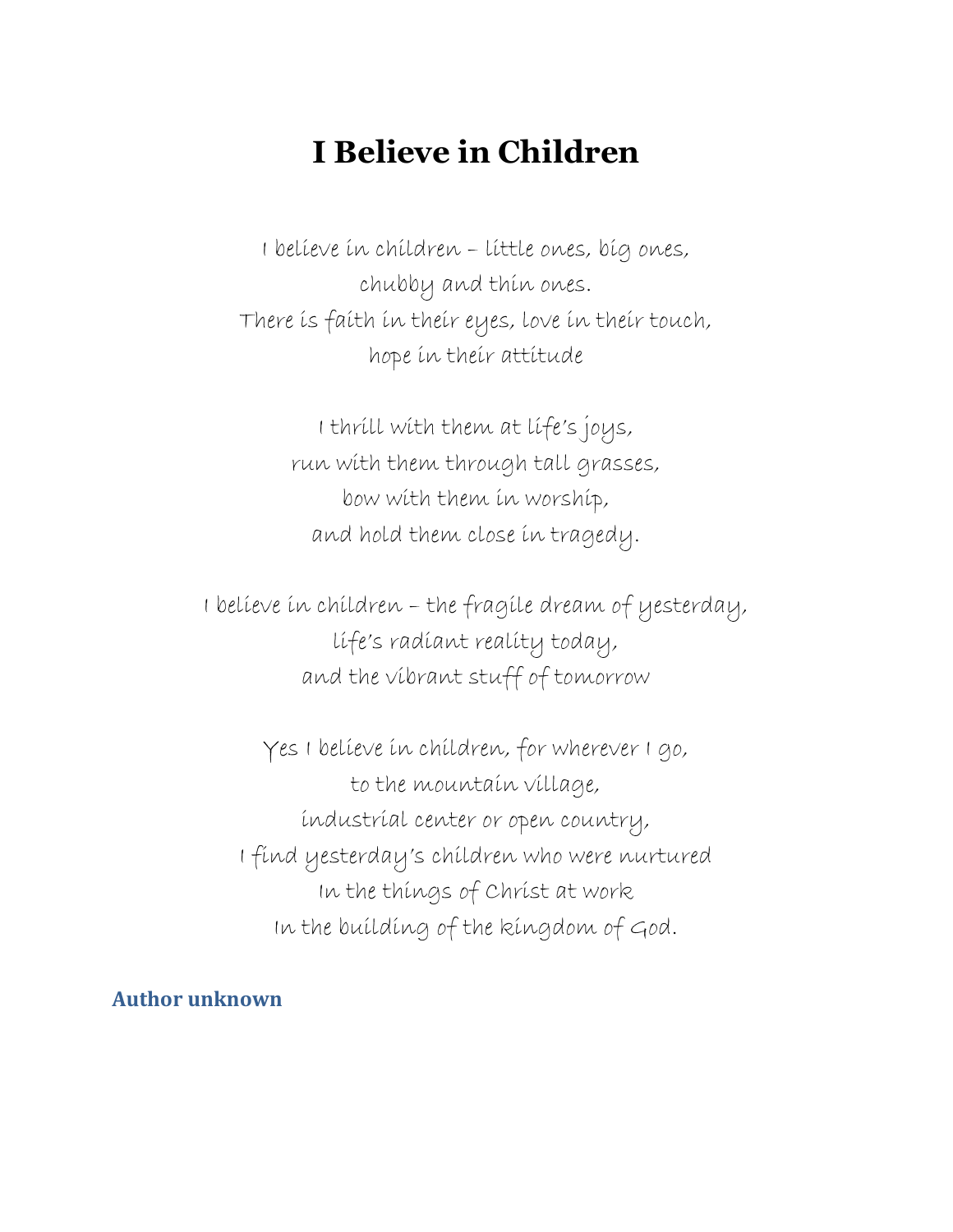#### Treehouse Board

I am blessed to be serving as the Treehouse Board Chair. It is truly an honor and privilege to serve Treehouse in this leadership role. As a ministry of First Covenant Church (FCC) Oakland, Treehouse Preschool and TK is a unique and magical place. I know because I was a Treehouse parent! My oldest daughter and son attended Treehouse from 2001 - 2004. In fact, my son was part of the inaugural Little Angel's class in 2003. I still remember how happy he was every morning to go to "school" like his big sister. My daughter, with love and encouragement from her teachers, grew in confidence and made lifelong friends.

Professionally, I have worked in the technology industry for the past 30 years. I have a bachelor's degree from University of Arizona and a master's degree from USF.

My husband Richard and I became members of FCC in 1997. Our family soon grew to five when we were blessed with Haley, Connor and Audrey. Haley is an Advertising major at SJSU and Connor and Audrey are attending Redwood Christian High School this fall. My husband served as a deacon and currently leads the ushering ministry. You may have seen my children serving as counselors at Kid's Camp over the years. I have taught Pre-K Sunday School and served on the Treehouse Board on two inconsecutive terms.

On behalf of the Treehouse Board, we thank you for entrusting Treehouse with your precious child as he or she begins a lifelong journey of learning both intellectually and emotionally. Know that we are committed to praying and supporting our Director Jan and the entire staff in this coming academic year.

#### Blessings,

Helen Tang Treehouse Board Chair

Treehouse Board Members:

- Jessica Avalos, Finance
- Terry Chinn, Member-at-large
- Danny Fitelson, Pastor of Children & Family (former Treehouse parent)
- Joe Lorencz, FCC Christian Education Representative
- Jan Nienu, Treehouse Director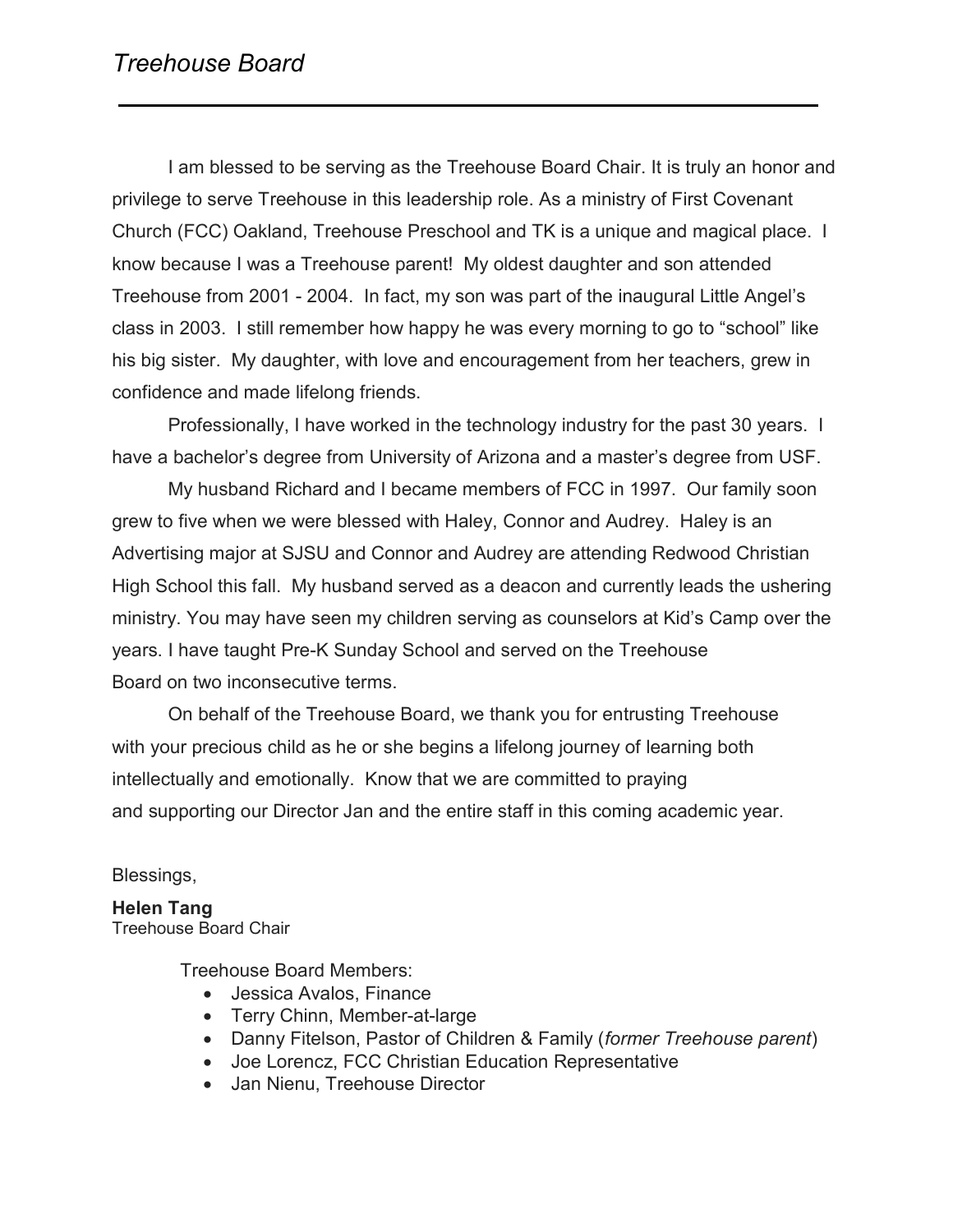#### Treehouse Director



Jan E. Nienu

It is a privilege for me to be your director. My husband and I worship here at First Covenant Church and I have served as the Director of Treehouse since October of 1997.

 I look forward to working with you and your family. I want you to know that your children are in good hands and it is my prayer that your stay at Treehouse will be a pleasant experience for your family.

I started my journey as an early childhood educator many years ago as a Sunday school teacher. I pursued my Bachelor's degree at Patten University in Oakland, received my Master's from Golden Gate Seminary and a Doctorate of Education in Organization and Leadership from the University of San Francisco. I have my Program Director's Credential from the State of California Commission on Teacher Credentialing. In addition, I served as a CORPS advisor for Alameda County of Education. I am currently a professional growth advisor to the early childhood educators in Alameda County and continue to mentor teachers and directors in the Bay Area.

On weekends I enjoy gardening, cooking and going for long hikes. My favorite hiking places include Mt. Tam, Redwood Park, Lake Chabot and the Sierras. Being in nature and exploring all the beautiful wildflowers is truly relaxing. I also enjoy travelling all over the world.

I recently published a biography entitled The First Naga Educated in the United States. You can check it out on Amazon to see what it's all about. You will be blessed.

This year will be a year of survival as we all continue to deal with the Covid-19 crisis. We appreciate your patience as we work together to support one another.

Please know that I am available to support you in any way I am needed. Feel free to stop by, call or email me. We will have a wonderful year together. May the Lord bless you and your family.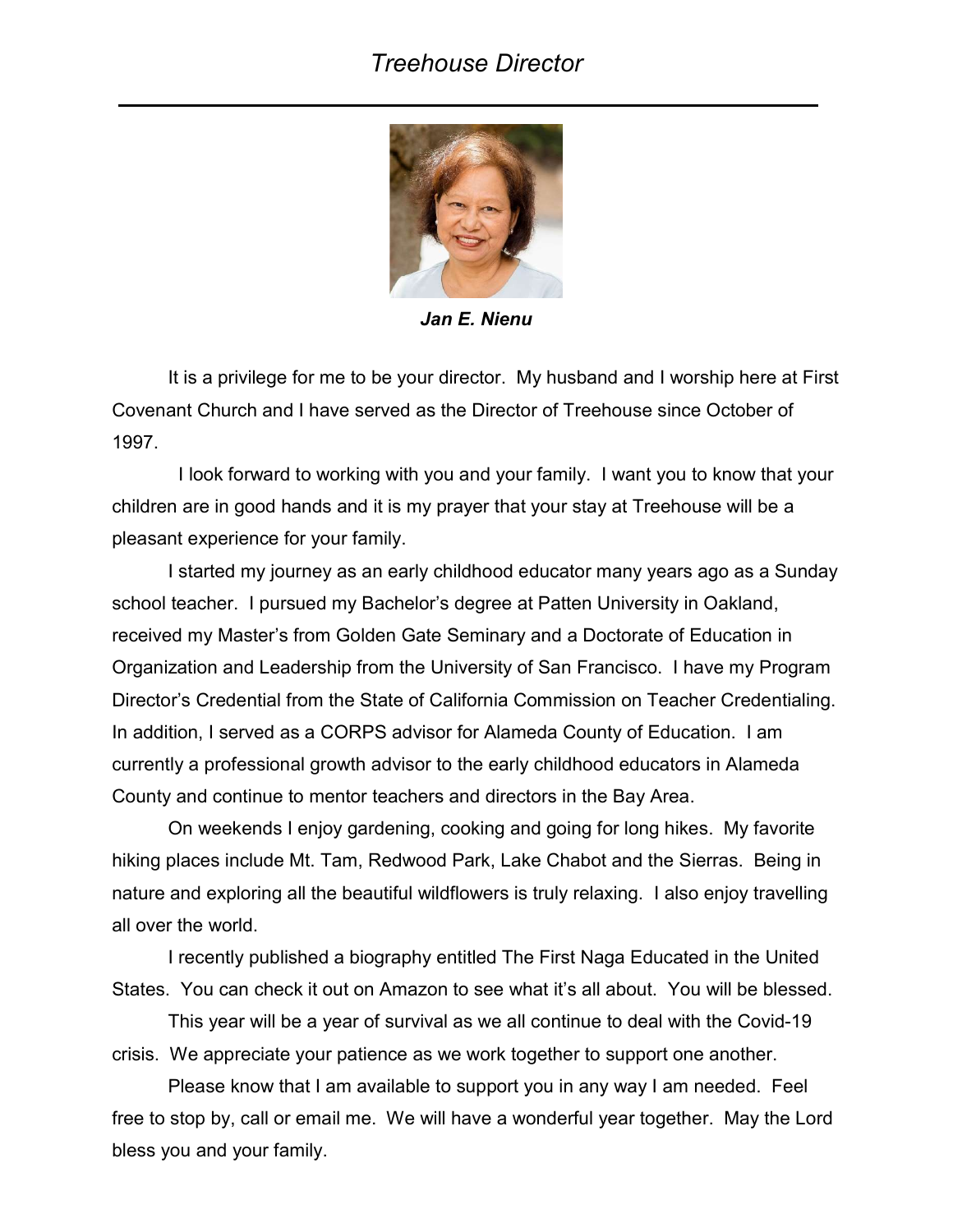#### Office Administrator



Denise Bannister

Welcome to Treehouse! For ten years I have had the pleasure of working with these wonderful women as we all do our part in caring for and teaching your children.

I grew up in Nebraska, earned a degree in Business, and then moved to California. I've been married to my husband Kimo for 35 years. We have 4 children ranging in age from 24-32 years, and a one year old granddaughter. We are excited to watch the growing up process all over again!

In the same way I have guided my children, we hope to help you guide yours in these early years. It's such an important time in their lives. Please be sure to stop by the office if you have any questions. We are always here to help.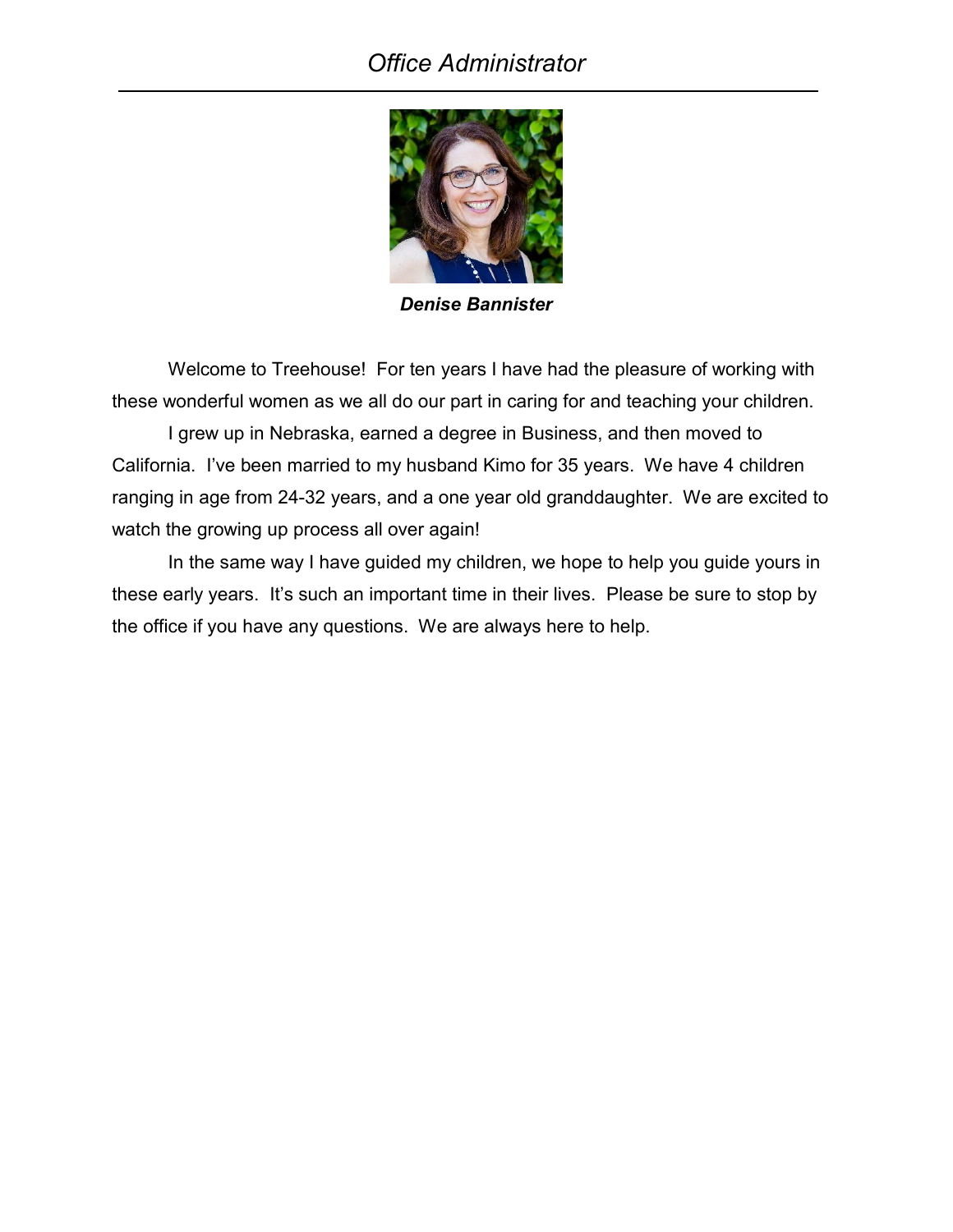Each child

who spends time

in my classroom

is a gift to me

from his or her parents.

It is my responsibility

to cherish each gift.

From the Treehouse Teaching Staff Adapted from Marilyn Grondel, Utah Teacher of the Year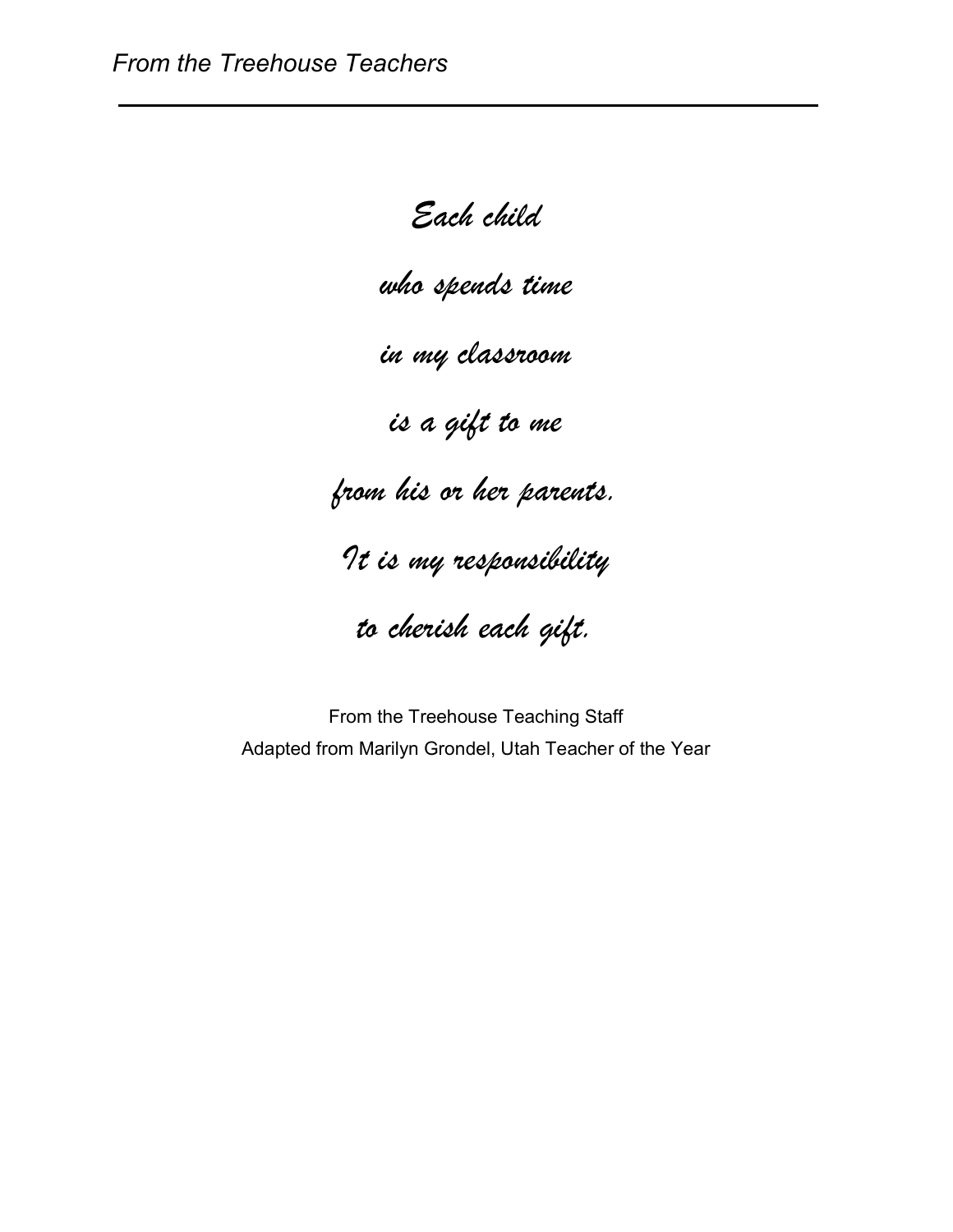#### Little Angels Head Teacher



Loretta Nelson

 I am looking forward to getting to know all of you as well as your children. My goal is to make sure your child enjoys learning in a safe and loving environment. What I enjoy most about teaching is watching your children learn, explore and grow in all areas.

I have my Child Development Master Teacher Credential from the State of California Commission on Teacher Credentialing. After three decades with these little ones, my life is still blessed each day. We have a great team to love and support your child and we are excited for the new school year.

My son is attending Northwestern University to pursue his PhD in physics.

I am looking forward to a wonderful year together with your family. If you have any questions or concerns that need to be addressed, please feel free to contact the office and schedule an appointment with me. I am here to support you in any way I am needed.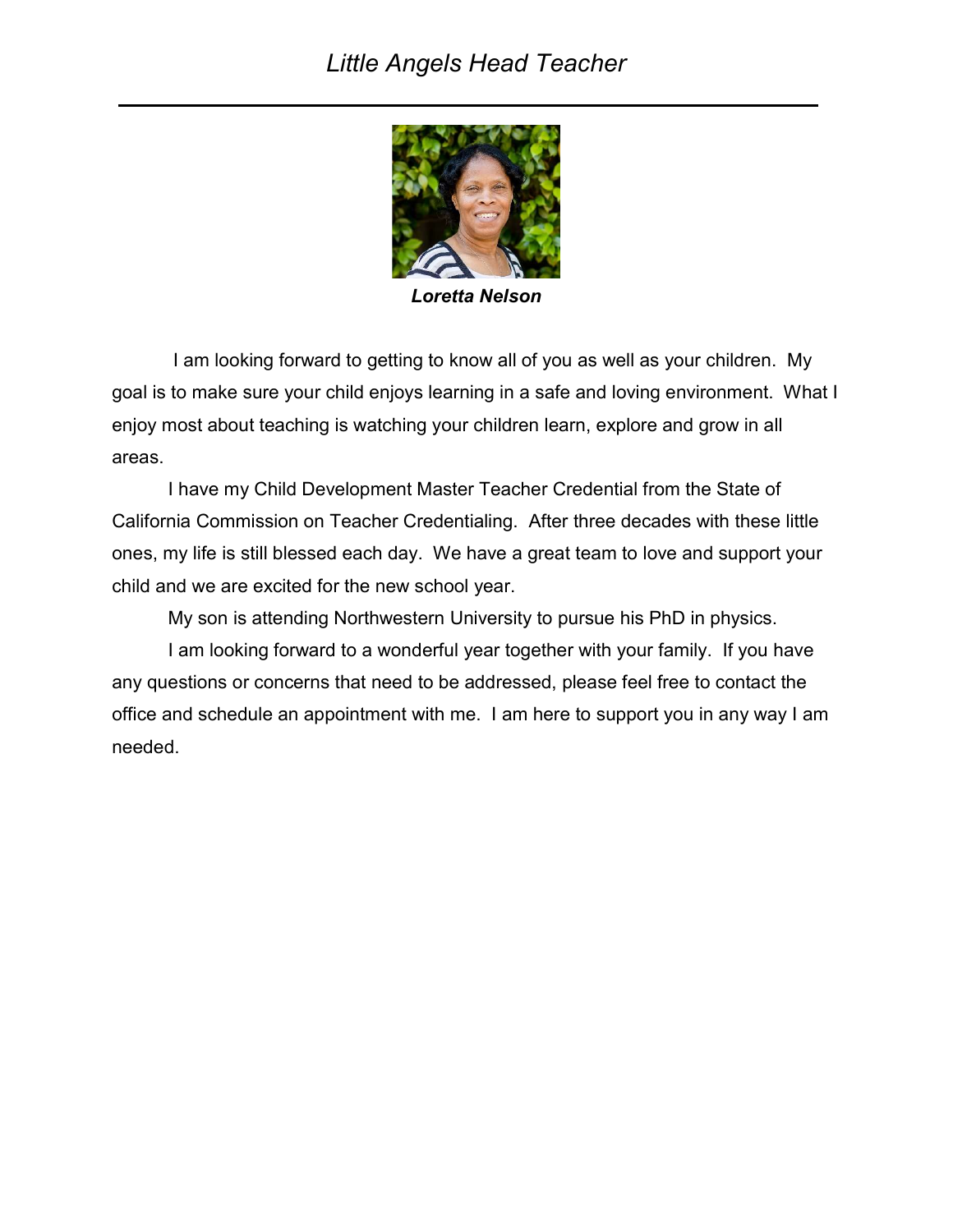#### Little Angels Teacher



Heather Robertson

I am very excited to be returning to Treehouse Preschool for another year! In 2014 I graduated from UC Irvine with a bachelor's degree in psychology and social behavior. After serving for one year as an intern, I taught in the Pre-K room for one year before moving to the Little Angels. This will be my fourth year teaching in the Little Angels' class and I look forward to seeing what God has in store for us!

I am a Treehouse Preschool alumna and First Covenant Church has been my home for as long as I can remember. This preschool and church community instilled in me a steadfast love for Christ at a young age. I started at FCC Kids Camp as a camper and eventually became part of the staff. The last few summers I have had the incredible opportunity to be the Kid's Camp Director. Kid's Camp has only emphasized my love for working with young children and being a Christian role model in their lives.

 In my spare time, I am an avid reader, dancer, and singer. I love to sing with my worship team because music is my favorite way to express my love and praise for Christ. I also volunteer with the FCC High School group as an adult leader. It is an honor to witness God's work through the youth and to see how He is helping them grow in their faith.

 I am so blessed to be able to work in a school that does God's work and to walk and worship alongside fellow believers. I cannot wait to see what this upcoming year has in store!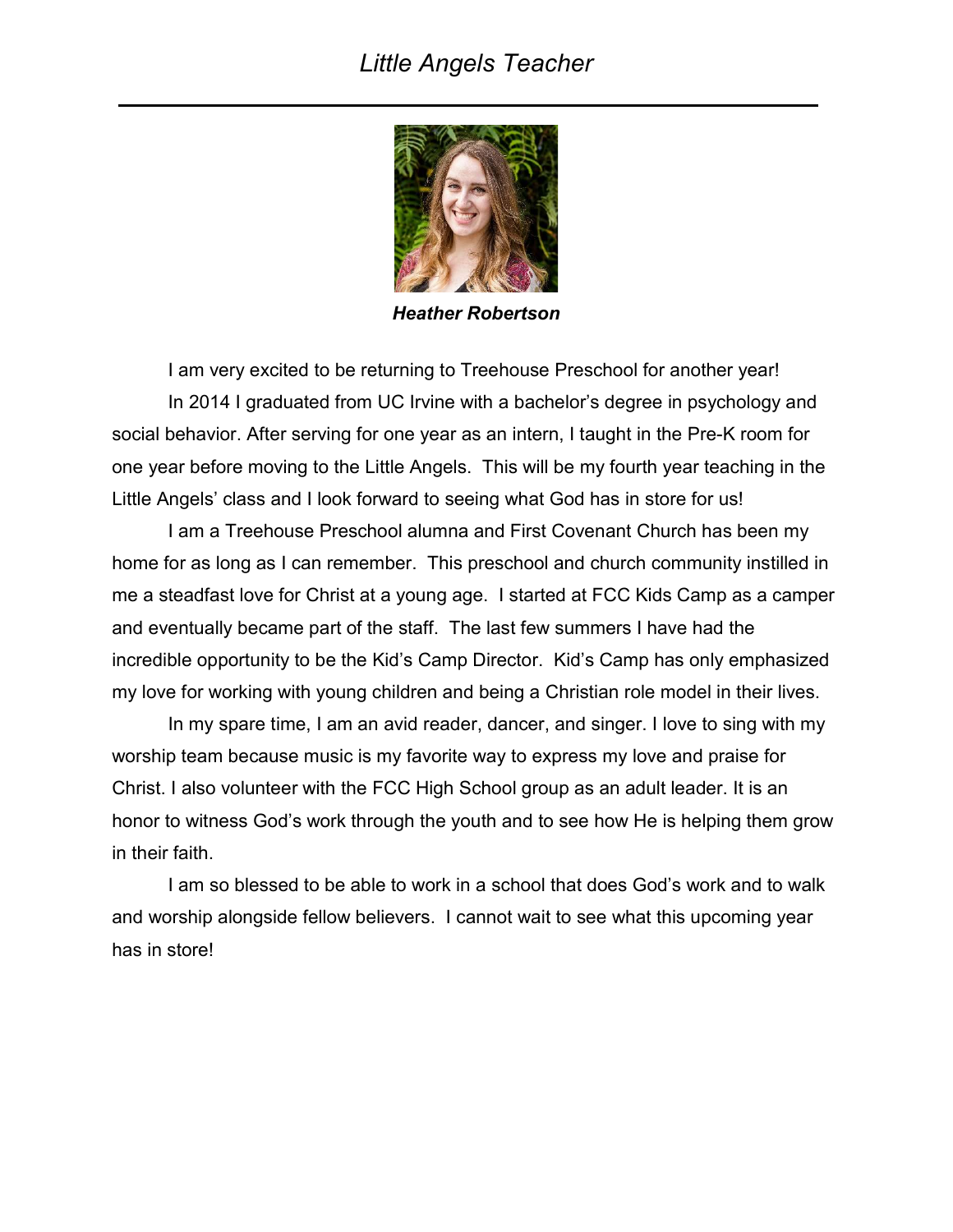#### Little Angels Teacher



Taiko Roskothen

I am excited to be a member of the Treehouse staff for my third year. I was born and raised in Tokyo, Japan and earned a degree in Art from a university in Tokyo. After living in Germany for six years I moved to California.

 Although I did work for 10 years as a goldsmith, much of my work experience has been in the preschool setting. I started attending First Covenant Church in 2010 and asked Jesus into my heart a few years later. In 2016 I completed my Early Childhood Education units at Contra Costa College. Not having children of my own filled my heart with sadness and disappointment for many years, but this opportunity to work in early childhood education has brought me tremendous joy!

 I am truly thankful to be here at Treehouse with you all as my extended family. I thank God our Father for you and your children every day. I will serve your children with all my heart, as working for the Lord.

 Whatever you do, work at it with all your heart, as working for the Lord, not for men. (Colossians 3:23) NIV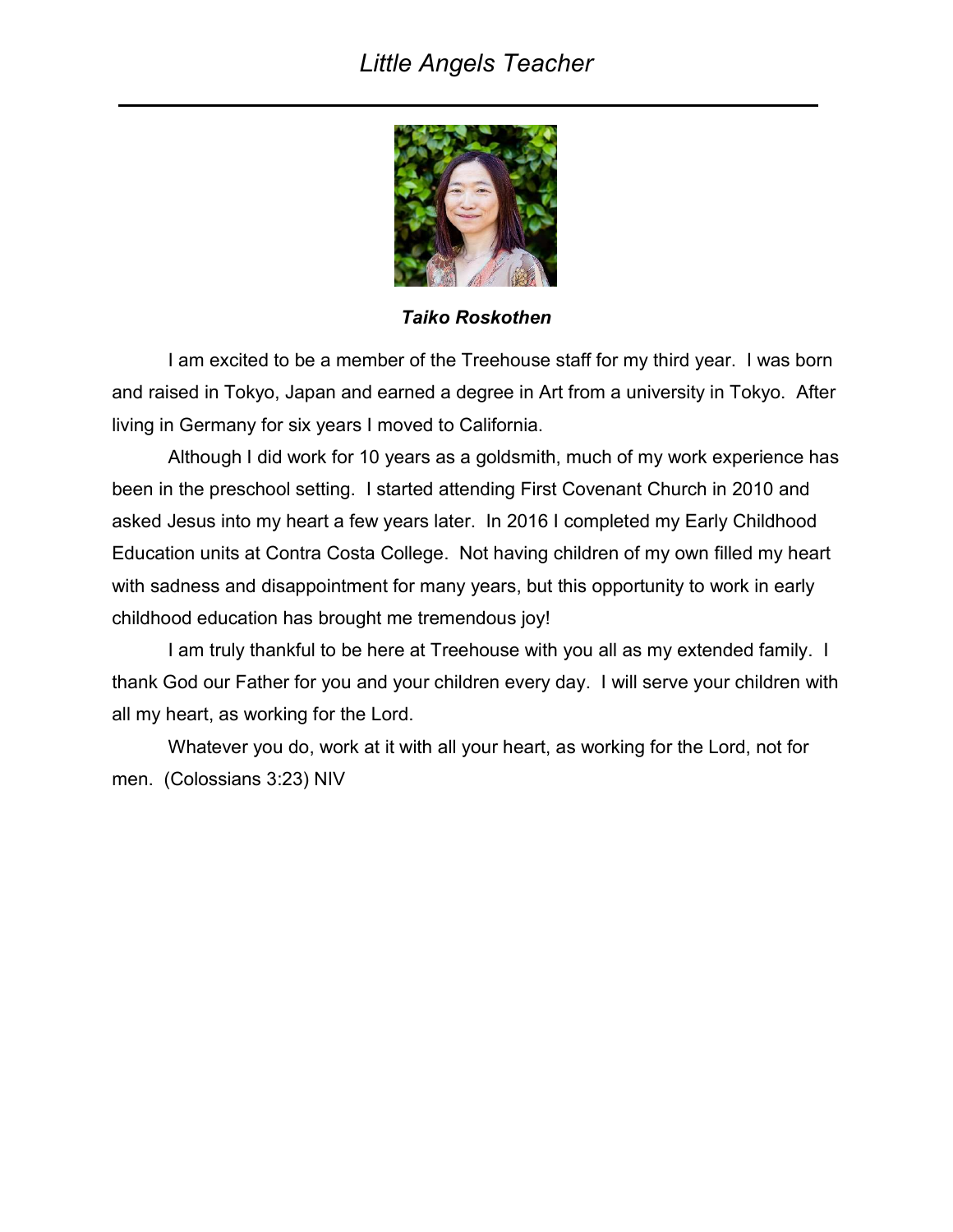#### Preschool Head Teacher



Beverly Martin

I count it an honor and a privilege to serve you and your children. I was born and raised in San Francisco and I accepted Christ as my Lord and Savior at an early age. I've been married for 35 years to Stan Martin, Pastor of Holy Ground Christian Center. We have two beautiful children, Crystal (31 years) and Jordan (27 years), both of whom are the apple of my eye under God's direction.

I worked at Bank of America for 19 years and left in 1999 to answer the call to work with children. I've never regretted it for a moment. It's such a blessing to be able to do what you love, and I love to teach children. Shortly after leaving Bank of America, I returned to college to take Early Childhood Development courses. After receiving my Child Development Associate Teacher Credential from the State of California Commission on Teacher Credentialing, I started teaching preschool and discovered a world full of God's wonderful children and families, families I could serve in the education of their children and with the love of Jesus Christ. I truly believe every child has a God given talent/gift that God intended them to use for His Glory.

I am a very easy going person. I love praise dancing, listening to Gospel music, and spending time with my family. To me, the family structure (loving, teaching, nurturing, trusting, supporting, worshipping, etc.) is so important for creating a healthy, balanced family.

I look forward to another great year of learning and fun-filled activities with your children. If you have any questions or concerns, please feel free to contact the office and schedule an appointment with me.

In His Service and Blessings to All.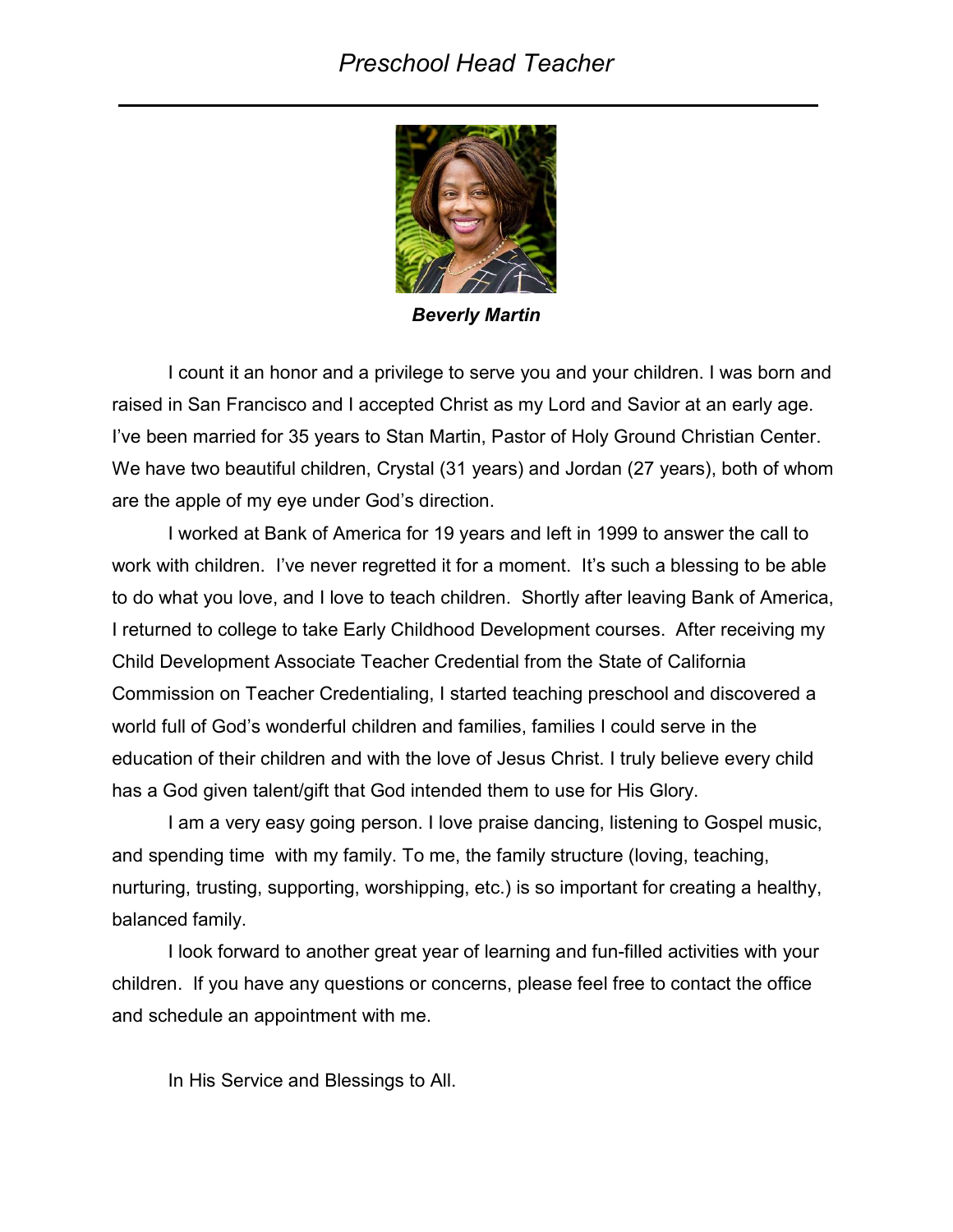#### Preschool Teacher



Rhonda Jimenez

Welcome to Preschool!

This will be my 10<sup>th</sup> year at Treehouse. Before moving into the teaching field, I worked 20 years in the office at Svenhard's Bakery. They had to relocate and that's when I started my early childhood education classes at Merritt & Las Positas colleges.

The Lord has blessed me with other opportunities to teach in the nursery and elementary Sunday school classes at church.

The love I have for children has been throughout my family and I'm very lucky to follow in their footsteps, spending many hours teaching and working with kids.

It's a privilege for me to be able to share the love of Jesus with your sweet children and to work in a Christian environment with teachers who share the same faith.

I have been married for 27 years and have two adult children, Anthony (25) and Danielle (23).

I am now a grandma and I absolutely adore spending time with my granddaughter Alayah who just turned 1.

I am so happy to work with your children as we discover new and exciting things in our classroom.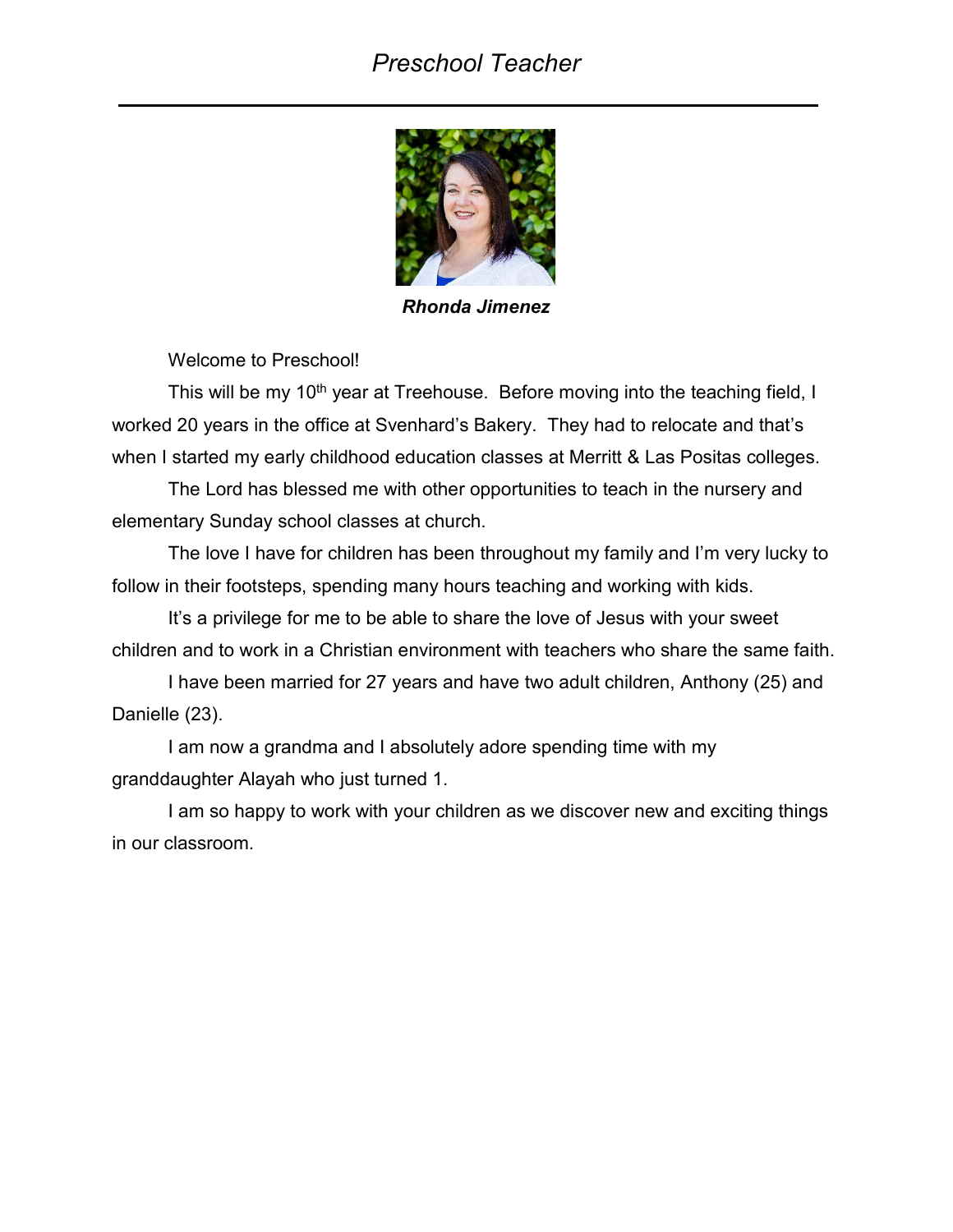#### Preschool Teacher



Natalie Wynne

I am very excited to be working as a teacher at Treehouse for a second year! I graduated from California State University, Monterey Bay in 2019, with a bachelor's degree in Human Development and Family Studies. Since the summer of 2017, I have served as an intern, mostly working in the Preschool and Pre-K classrooms. After a year in the Little Angels class I am thrilled to be back in the Preschool classroom as a full-time teacher.

I have always loved working with children, and feel blessed that I have known since a young age that I wanted to be a preschool teacher. I am very grateful to be teaching your children, and I thank God for calling me to work with children. I look forward to getting to know you and your children, and am excited to see what this year has in store!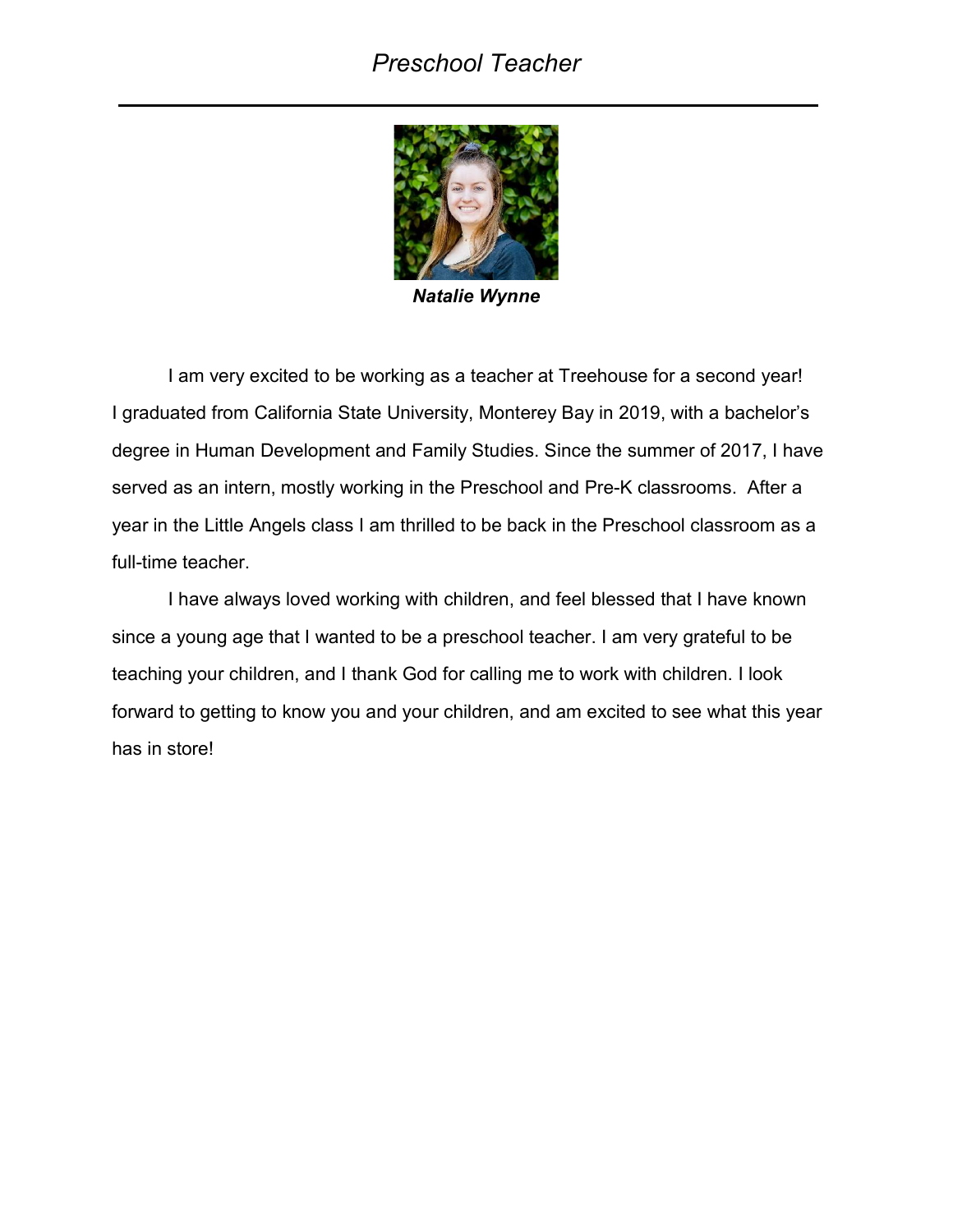#### Pre-Kindergarten Teacher



Jenna Banks

Hello Families of Treehouse!

My name is Jenna Banks. I have been teaching at Treehouse for five years and this year I will be co-teaching. I attended SJSU and majored in Theater Arts.

I am so excited to be part of the Treehouse community. I feel so blessed to work at a school that not only cultivates each students' education and curiosity but also nurtures and encourages a relationship with Jesus Christ. It's amazing to be a part of a group of educators who willingly and enthusiastically teach and guide students on their spiritual journey and growth.

 My husband, Andre, and I have been married for eight years. We have two sweet and silly little boys. Jaxon is seven and will be in 2<sup>nd</sup> grade. Jraeko is 6 and will be starting kindergarten. Both are Treehouse graduates!

 In my spare time (which is usually only after the boys go to bed and the laundry is done!), I like to do arts and crafts and to knit.

 I hope to get to know all of you throughout the school year! Thank you for letting me teach your amazing children!

Blessings, Peace & God's Love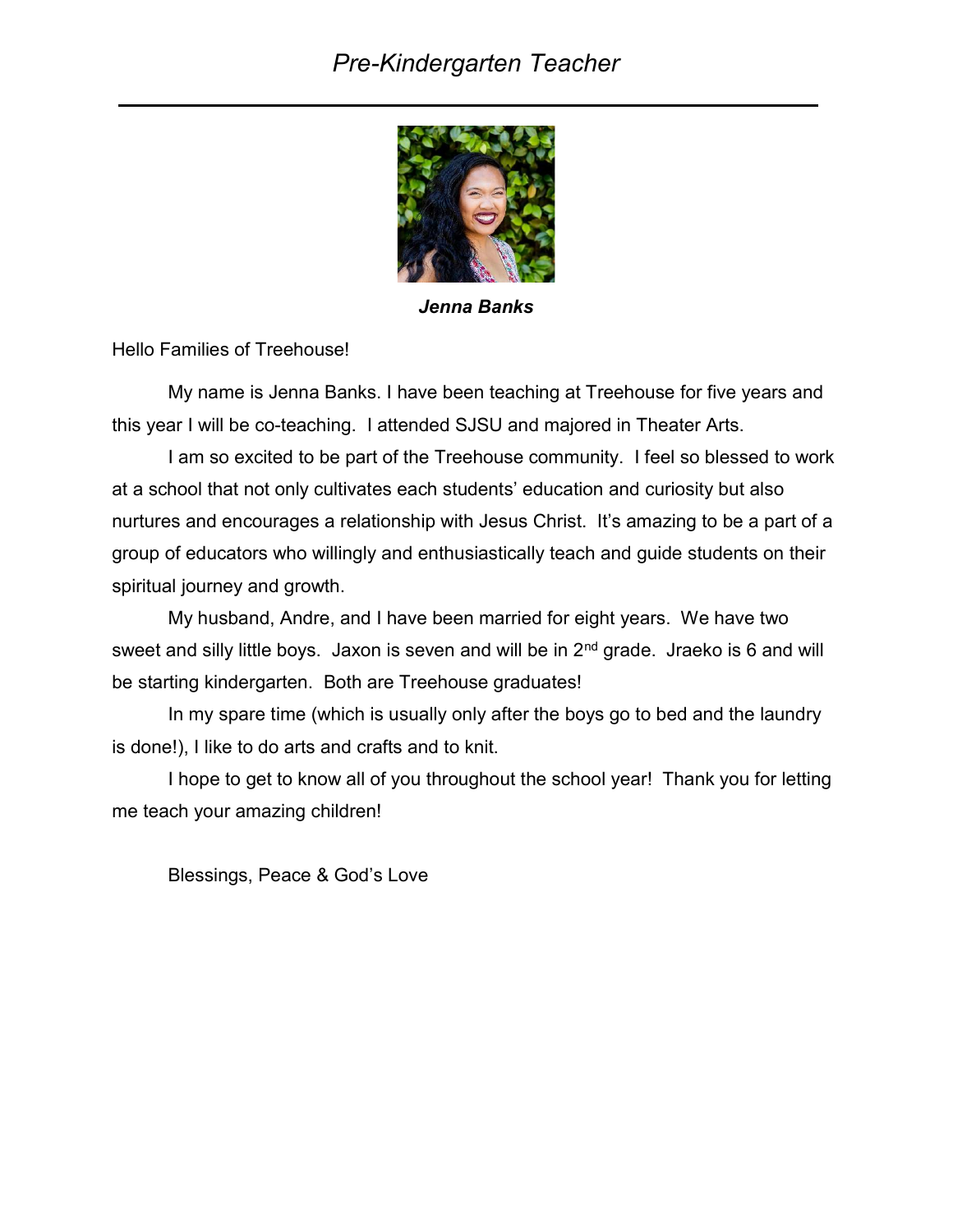#### Pre-Kindergarten Teacher



Jill Velasco Gilmete

My name is Jill Velasco Gilmete and I've been at Treehouse for 17 years this fall! It has been a fun and exciting adventure. I am so glad to have this blessing continue as a co-teacher. Treehouse is such a joyful place to learn, make new friends, sing Bible songs and most of all learn about God and the love He has for us all.

 Since I was a little girl I have wanted to be a teacher. My mother and many others in my family are all teachers. I would help my mother set up her classroom in the summer to get ready for the new school year. After high school I attended Chabot College for my early childhood education so I could continue the education tradition.

 I have been a member of Trinity Lutheran Church since I was a little girl. I can still remember attending Bible camp during the summer and going with the youth group to see the play "Annie". I have a lot of fond memories growing up at Trinity. Recently we celebrated our 75 year anniversary of when the first chapter began. I am very proud to say that my family was part of that chapter.

I look forward to another year of working with your beautiful children!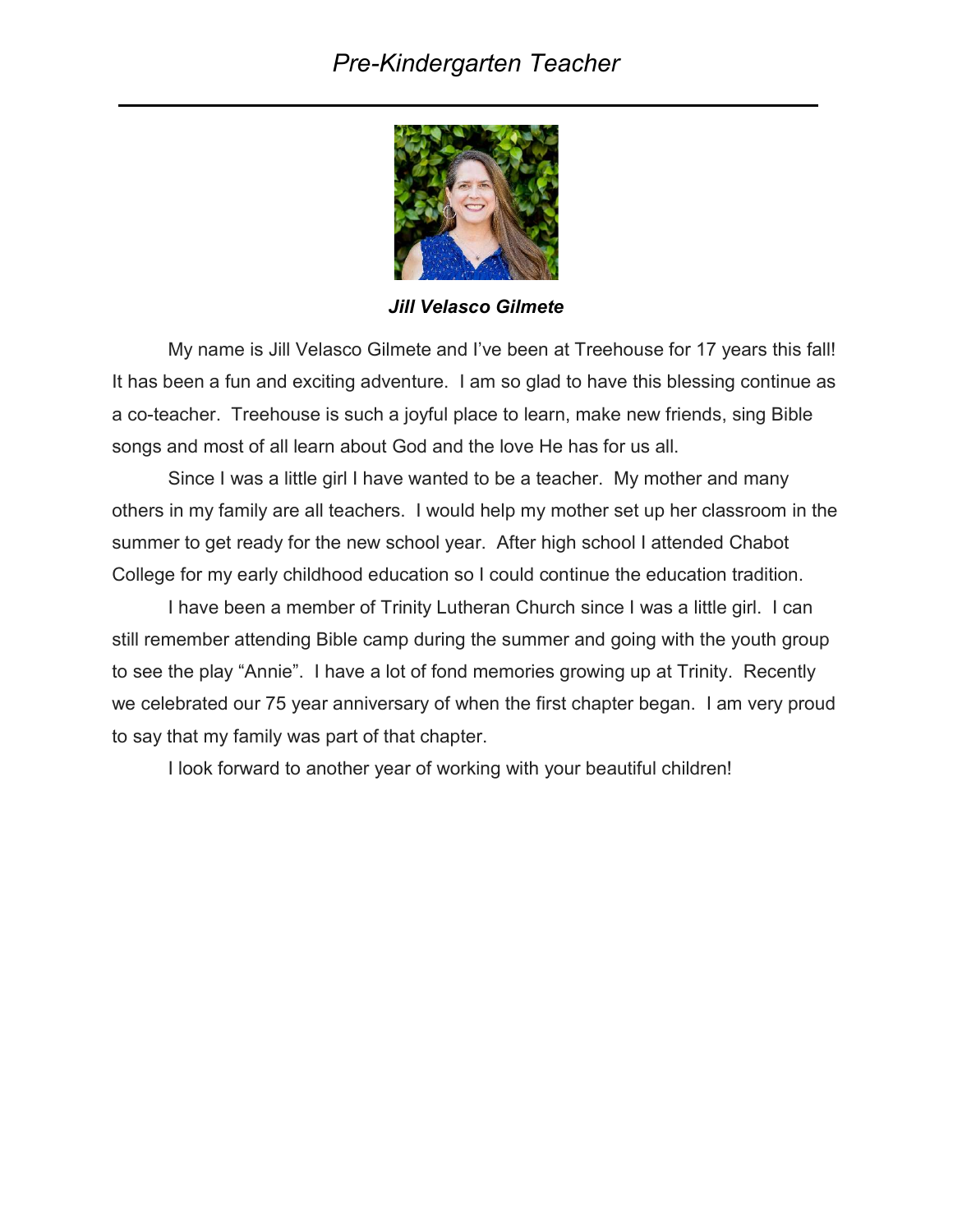#### Pre-Kindergarten Teacher



Diana Mitchell

I am excited to be starting my fourth year at Treehouse. I feel truly blessed to be able to co-teach and continue working with the staff here.

 My husband and I live in Oakland with our two boys ages 12 and 14. Both our boys attended Treehouse and from that point on I have held a special place in my heart for Treehouse. The love, nurturing and faith that Treehouse blesses our children with is a wonderful gift. Faith in Jesus Christ has always been a part of my life and I have always wanted that for my boys, who now attend St. Theresa School and De La Salle High School.

 I have a bachelor's degree in Liberal Studies, earned a teaching credential from Chico State University and taught elementary school for 6 years. After my oldest son was born, I chose to stay home. I have always enjoyed working with children and now that mine are getting older, I'm happy to have the opportunity again. My boys are very athletic and most of our free time is spent attending sporting events. When we aren't at a sporting event, we enjoy golfing, bowling and watching movies together.

I look forward to a great year working with you and your children!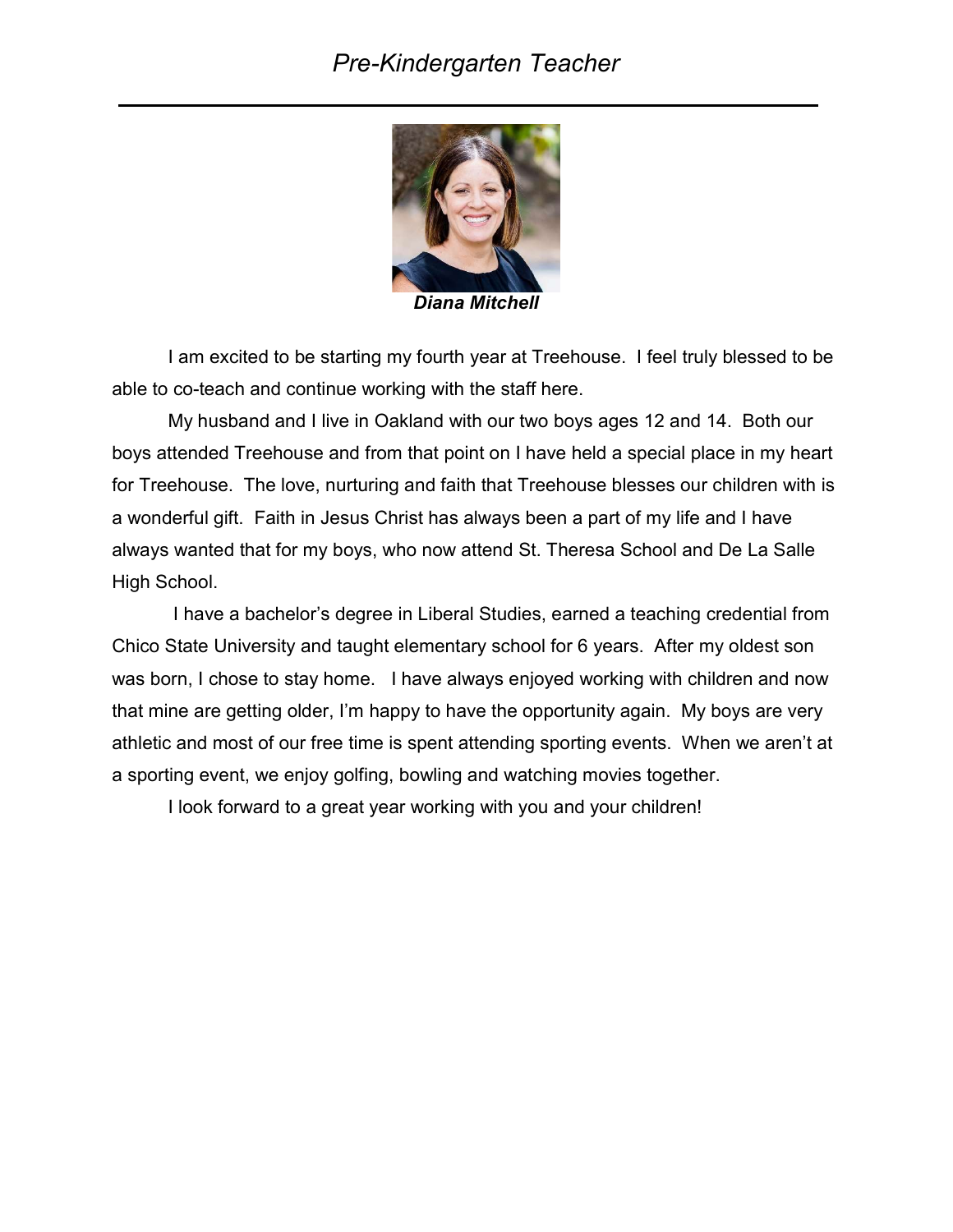

Rina Woodfin

Hello! My name is Rina Woodfin and I am the head teacher for the TK class. I have over 25 years in the early childhood field and I am passionate about watching the development of young children. Each September children enter the TK class eager to learn, and over the course of the year they develop skills that become the building blocks for their social, emotional and educational success.

On a personal note, I live in Berkeley with my husband and three children. Our oldest son just graduated from college, our daughter will be a senior in college and the youngest is entering high school. In my free time you may find me baking/cooking, hosting dinners for friends and family, or reading historical and contemporary fiction. I also love to explore the world around us through travel, camping and hiking the great outdoors.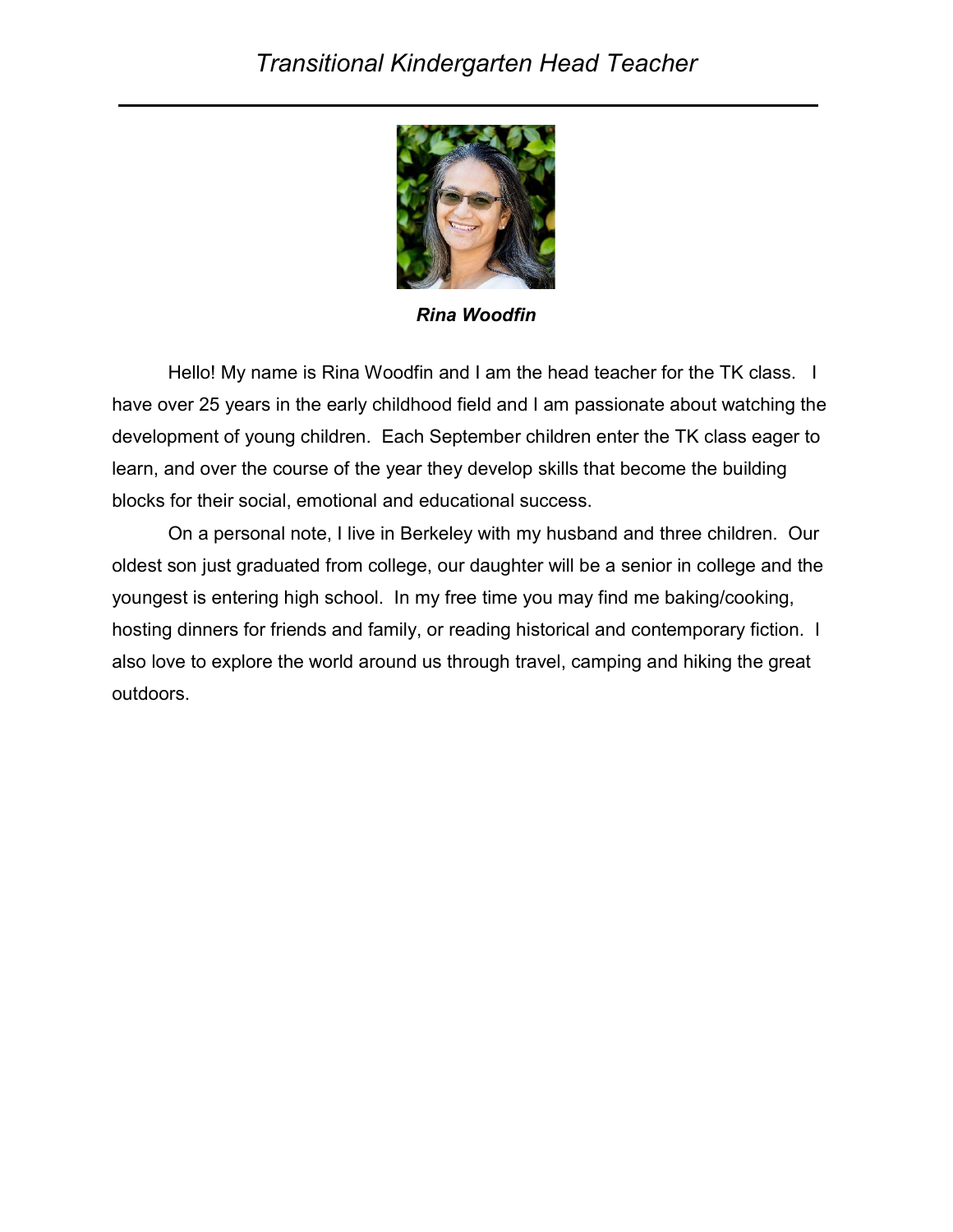

Candice Lin

 I was born and raised in Taiwan. I completed my International Trading Business degree and worked in the business industry for 15 years before moving to the United States.

 I came to California in 2010 and earned my Early Childhood education credits at Merritt College. I joined Treehouse as a teacher in 2017 while my oldest daughter was attending. Both of my daughters eventually graduated from Treehouse.

 It is a blessing to work with the Treehouse staff and serve Treehouse families. I look forward to having fun with your lovely children.

 "Love is patient, love is kind. It does not envy, it does not boast, it is not proud. It does not dishonor others, it is not self-seeking, it is not easily angered, it keeps no record of wrongs. Love does not delight in evil but rejoices with the truth. It always protects, always trusts, always hopes, always perseveres. Love never fails."

1 Cor 13:4-8

Blessings to you all.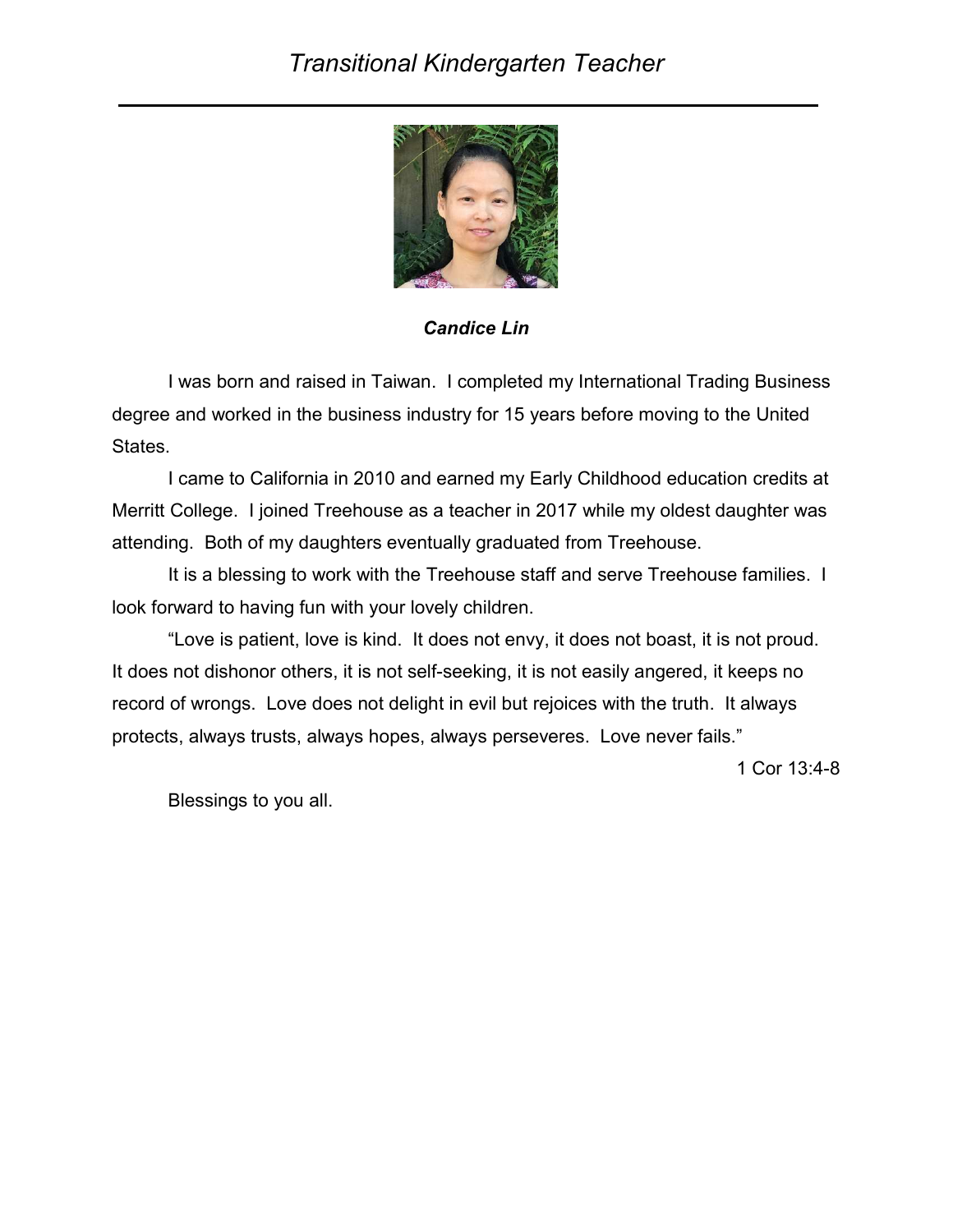#### Transitional Kindergarten Teacher



Lorena Torres

My name is Lorena Torres. I am very excited that God has given me this opportunity to work here at Treehouse for 15 years. I am looking forward to getting to know your beautiful children. I am the Spanish teacher in this class. I have enjoyed watching the children embrace the Spanish language with so much enthusiasm. They are quick learners and they continue to amaze me with their language acquisition. It is a joy for me to be with your children.

I am blessed to have raised five incredible awesome children who are now young adults. I praise the Lord for my blessings. I love spending time with them. We enjoy camping, road trips and watching movies.

I am looking forward to a wonderful year with the TK class.